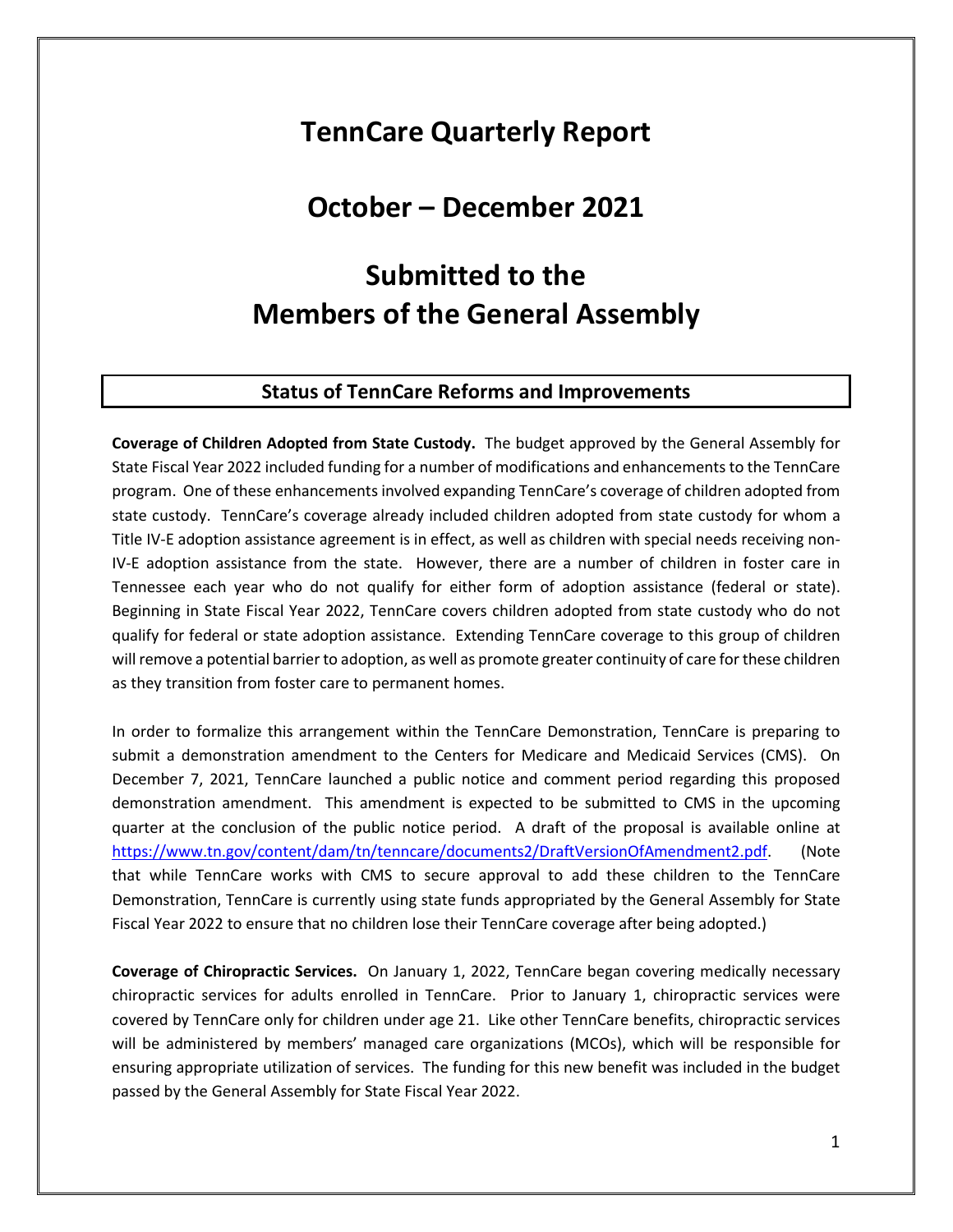**Maternal Health Enhancements.** Another change to the TennCare program contained in the budget for State Fiscal Year 2022 involves enhancements to coverage for pregnant and postpartum women enrolled in TennCare. Specifically, TennCare is planning to extend full coverage for postpartum women from the current duration (60 days) to a full 12 months, and also to provide a dental benefits package for pregnant and postpartum women age 21 and older.

A public notice and comment period on these maternal health enhancements was initiated by TennCare on December 17, 2021, and was expected to conclude on January 20, 2022. Implementation of these maternal health enhancements is scheduled to begin on April [1](#page-1-0), 2022.<sup>1</sup>

**Enhancements to Home and Community Based Services (HCBS).** The American Rescue Plan Act of 2021 provides additional federal funding to enhance, expand, and strengthen Medicaid HCBS programs. In accordance with CMS guidance and after an extensive stakeholder input process, TennCare submitted a proposed HCBS spending plan to CMS on July 12, 2021, outlining how TennCare plans to use the additional federal resources to strengthen TennCare's HCBS programs. The major components of TennCare's plan to enhance and strengthen HCBS are outlined below:

- **1. Improving access to HCBS for persons needing supports and family caregivers.** Notably, TennCare intends to reduce by half the number of persons on the referral list for Employment and Community CHOICES by enrolling an additional 2,000 qualifying individuals into the program. In addition, based on significant input from stakeholders, for individuals who are already enrolled in HCBS programs, TennCare has increased, for a limited period of time, access to flexible family caregiver benefits in order to address the additional stresses from impacts of COVID-19, and ensure the sustainability of these supports going forward. TennCare has also made available to persons enrolled in CHOICES a new benefit called Enabling Technology.
- **2. Investing in the HCBS Workforce.** TennCare has also used additional federal resources to make targeted provider rate increases for services in CHOICES and in Employment and Community First CHOICES that have a direct care component. In addition, TennCare plans to implement a quality incentive pilot program to incentivize HCBS providers to offer value-based wage increases to their frontline HCBS workers who successfully complete a competency-based training program.
- 3. **Investing in HCBS Provider Capacity.** TennCare has implemented a referral incentive program for specified types of HCBS to help providers recruit and retain qualified frontline staff.

Following CMS approval of TennCare's proposed spending plan as well as state budget expansion approval, TennCare began implementing these initiatives during the October-December 2021 quarter.

<span id="page-1-0"></span> $1$  Note that the U.S. Secretary of Health & Human Services has currently declared a national public health emergency with regard to COVID-19, and that under federal law, states are required to maintain Medicaid eligibility for virtually all beneficiaries for the duration of the public health emergency. So even though TennCare's extension of postpartum coverage formally takes effect on April 1, 2022, as a practical matter, all pregnant women enrolled in TennCare who have given birth during the public health emergency have maintained their TennCare coverage.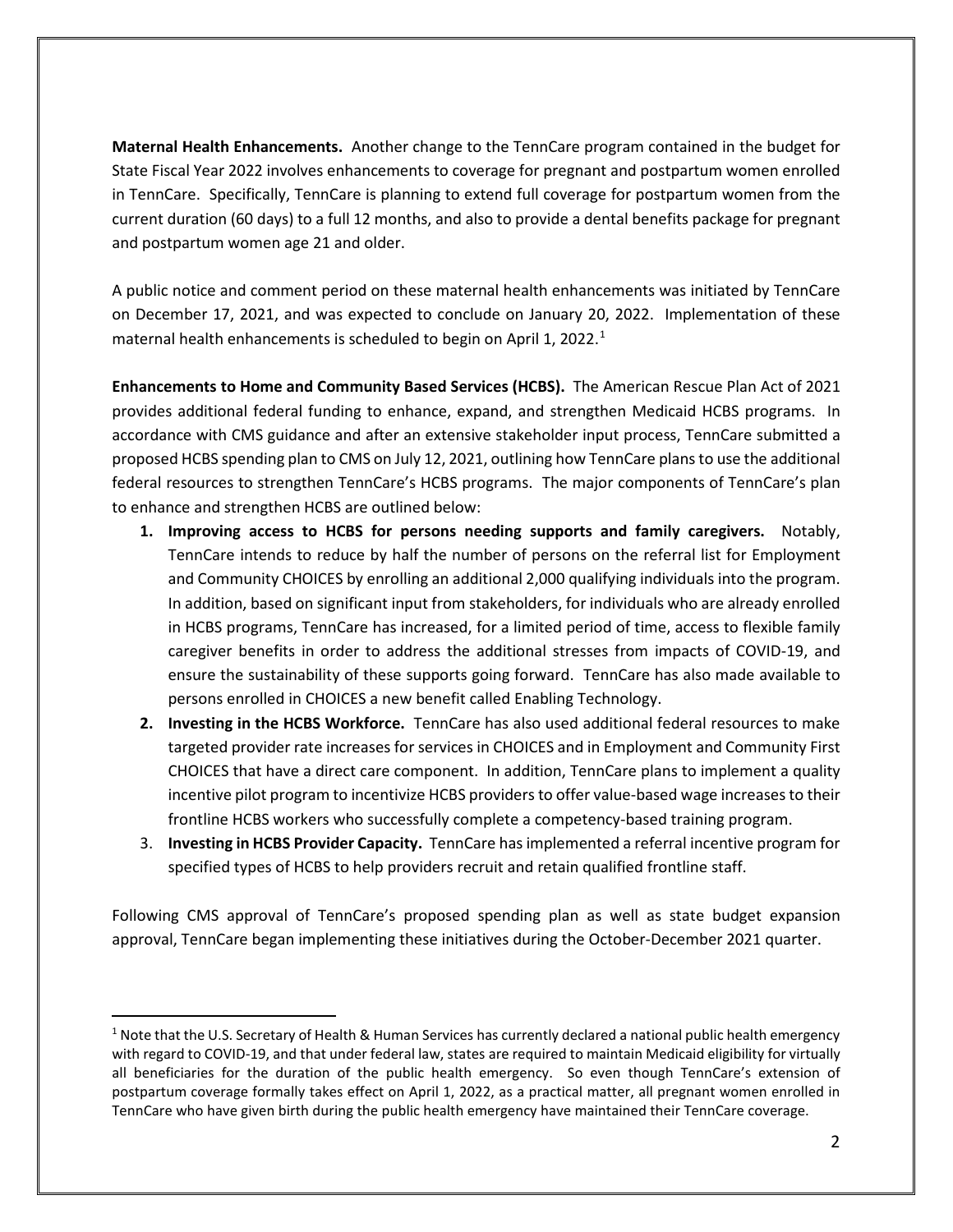**Katie Beckett Program.** On November 23, 2020, TennCare launched a new "Katie Beckett" program. The Katie Beckett program provides services and supports for children under age 18 with disabilities and/or complex medical needs who are not eligible for traditional Medicaid because of their parents' income or assets. The Katie Beckett program is an outgrowth of legislation (Public Chapter No. 494) passed by the Tennessee General Assembly in the 2019 legislative session. Following enactment of Public Chapter No. 494, TennCare submitted a waiver amendment ("Amendment 40") to the Centers for Medicare and Medicaid Services (CMS) to establish the new program. CMS ultimately approved Amendment 40 on November 2, 2020.

TennCare's Katie Beckett program contains two principal parts:

- **Part A** Individuals in this group receive the full TennCare benefits package, as well as essential wraparound home and community based services. These individuals are subject to monthly premiums, which are determined on a sliding scale based on the member's household income.
- **Part B** Individuals in this group receive a specified package of essential wraparound services and supports, including premium assistance.

In addition to Parts A and B, the Katie Beckett program provides continued TennCare eligibility for children already enrolled in TennCare, who subsequently lose TennCare eligibility, and who would qualify for enrollment in Part A but for whom no Part A program slot is available.

The Katie Beckett program began accepting self-referral forms from interested families on November 23, 2020. As of the last day of the October-December 2021 quarter, there were 128 children enrolled in Part A and 979 children enrolled in Part B. Since the end of the October-December quarter, TennCare has continued to enroll qualifying children into the Katie Beckett program. There is no waiting list for enrollment into the Katie Beckett program, including Part A.

**Amendment 1 to the TennCare III Demonstration**. In January 2021, CMS approved the latest iteration of the TennCare demonstration, referred to as "TennCare III." On February 22, 2021, TennCare provided public notice of its first proposed amendment to the TennCare III demonstration. The amendment (known as "Amendment 1") would introduce the following modifications to the demonstration:

- Integration of services for members with intellectual disabilities into the TennCare managed care program<sup>[2](#page-2-0)</sup>;
- Transitioning the care of children receiving Supplemental Security Income (SSI) benefits from the TennCare Select health plan to one of the other health plans that serves TennCare members; and
- Assigning to the TennCare Select health plan certain inmates of public institutions who receive inpatient services in a setting located outside the public institution.

<span id="page-2-0"></span><sup>&</sup>lt;sup>2</sup> Specific services to be integrated are intermediate care facility services for individuals with intellectual disabilities (ICF/IID services) and 1915(c) waiver home- and community-based services (HCBS).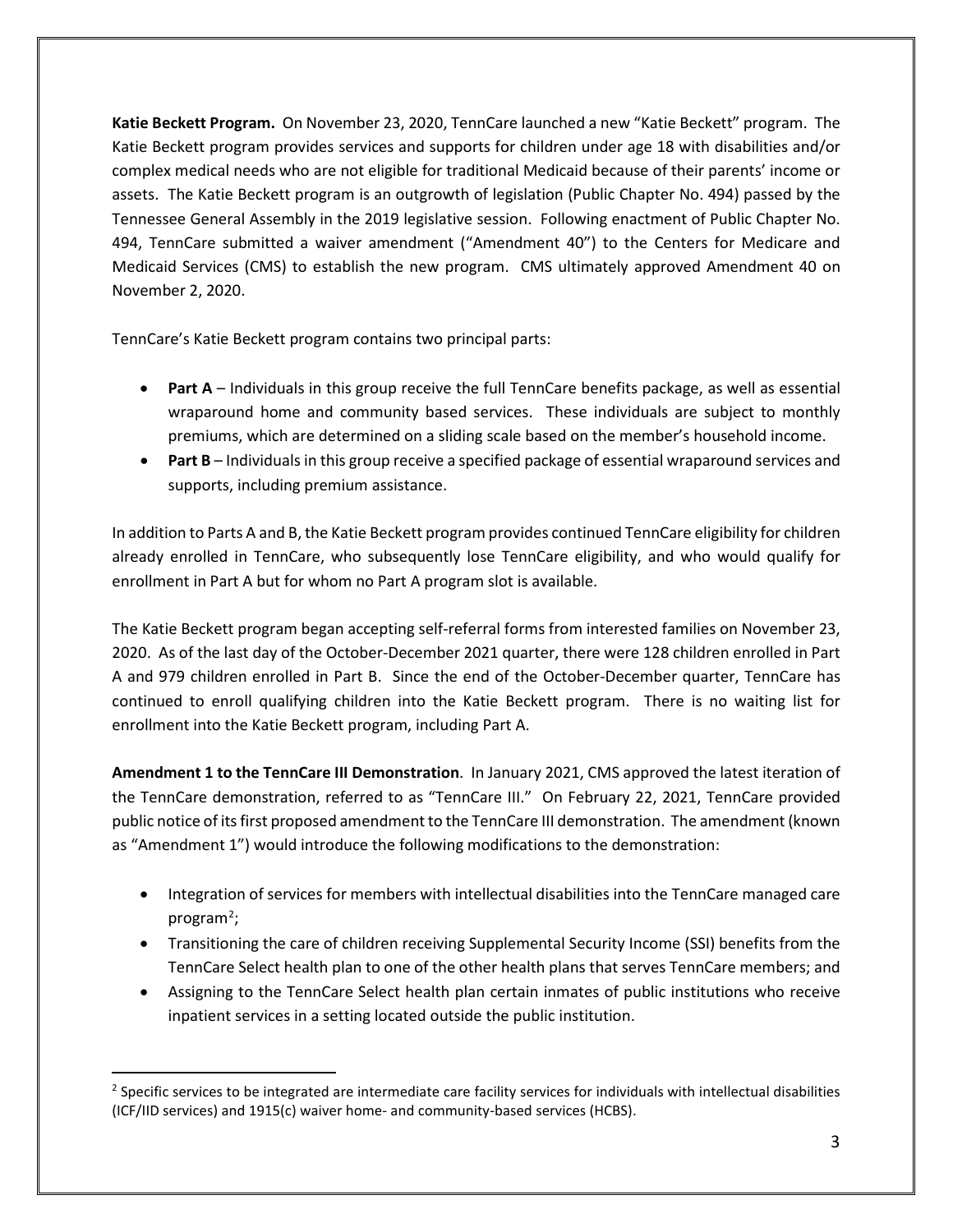TennCare submitted Amendment 1 to CMS on March 31, 2021. As of the end of the October-December 2021 quarter, CMS's review of Amendment 1 was ongoing.

Amendment [3](#page-3-0)6 to the TennCare II Demonstration.<sup>3</sup> Amendment 36 was submitted to CMS in August 2018. Amendment 36 grew out of Tennessee's 2018 legislative session and, in particular, Public Chapter No. 682, which established that it is the policy of the state of Tennessee to favor childbirth and family planning services that do not include elective abortions within the continuum of care or services, and to avoid the direct or indirect use of state funds to promote or support elective abortions.

Amendment 36 requests authority for TennCare to establish state-specific criteria for providers of family planning services, and to exclude any providers that do not meet these criteria from participation in the TennCare program. As specified in Public Chapter No. 682, TennCare is proposing to exclude any entity that performed, or operated or maintained a facility that performed, more than 50 abortions in the previous year, including any affiliate of such an entity.

CMS held a 30-day federal public comment period on Amendment 36 during the third quarter of Calendar Year 2018. Close to 3,500 comments were received, and CMS subsequently began to review that feedback as well as the amendment itself. As of the end of the October-December 2021 quarter, CMS's review of Amendment 36 was ongoing.

**MCO Procurement.** On June 11, 2021, TennCare issued a Request for Proposals (RFP) for three entities to furnish managed care services—including delivery and coordination of physical health services, behavioral health services, and long-term services and supports—to the TennCare population. The due date for proposals was September 1, 2021. On November 8, 2021, TennCare notified bidders that the highest scoring proposals had been submitted by Amerigroup, BlueCare, and UnitedHealthcare.

**Update on Episodes of Care.** TennCare's Episodes of Care program aims to transform the way specialty and acute healthcare services are delivered by incentivizing high-quality, cost-effective care, promoting evidence-based clinical pathways, encouraging care coordination, and reducing ineffective or inappropriate treatments. Episodes of Care is part of TennCare's delivery system transformation initiative, which is changing healthcare delivery in Tennessee by moving from paying for volume to paying for value.

In October 2021, all providers participating in the Episodes of Care program were invited to a collaborative Delivery System Transformation conference hosted jointly by TennCare and its MCOs. Included in the conference was a learning collaborative session entitled "Episodes of Care: Emergency Medicine Groups as Quarterbacks" that discussed how emergency department providers can be successful in the episodes program. The conference was hosted virtually, and providers from across the state attended.

<span id="page-3-0"></span><sup>&</sup>lt;sup>3</sup> Because this amendment was submitted to CMS prior to the approval of the TennCare III Demonstration, its numbering reflects the amendments that were in place during the TennCare II Demonstration.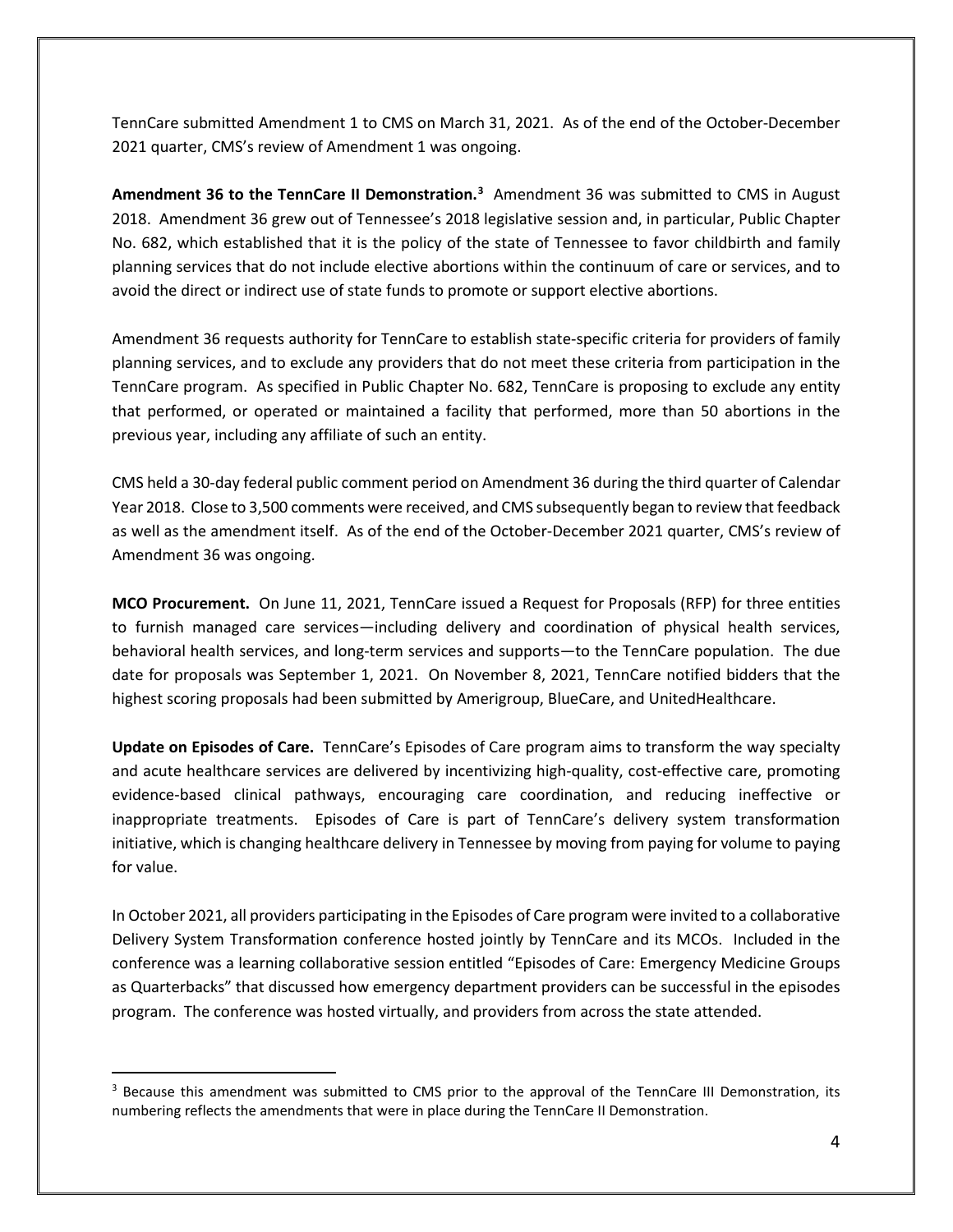**Incentives for Providers to Use Electronic Health Records.** The TennCare Electronic Health Records (EHR) Provider Incentive Payment Program distributed more than \$300 million in incentives to TennCare providers before sunsetting on Dec. 31, 2021. A partnership between federal and state governments, the program grew out of the Health Information Technology for Economic and Clinical Health (HITECH) Act of 2009. The purpose of the program was to provide financial incentives to Medicaid providers to replace outdated, often paper-based approaches to medical record-keeping with Certified Electronic Health Record Technology (as defined by CMS) that met rigorous criteria and that could improve health care delivery and quality. The federal government provided 100 percent of the funding for the incentive payments and 90 percent of the funding for administrative costs.

CMS operated a version of the EHR program for Medicare, while also providing guidance to states on implementing the program within the context of Medicaid. CMS allowed two types of providers to participate in the Medicaid EHR Incentive programs: eligible professionals (medical and osteopathic physicians, nurse practitioners, certified nurse midwives, dentists, and physician assistants who meet certain criteria) and eligible hospitals (acute care hospitals, critical access hospitals, and children's hospitals). TennCare's EHR program allowed eligible hospitals to attest for all incentive payments over a three-year period, while eligible professionals could attest for up to six annual incentive payments. In all, 306 payments totaling \$133,412,332 were made to eligible hospitals in the state, while 11,950 payments totaling \$167,153,439 were made to eligible professionals.

All payments to providers were completed by December 31, 2021. EHR payments made by TennCare during the October-December 2021 quarter as compared with payments made throughout the life of the program appear in the table below:

| <b>Payment Type</b>  | <b>Number of Providers</b>     | <b>Quarterly Amount</b> | <b>Cumulative Amount</b>  |
|----------------------|--------------------------------|-------------------------|---------------------------|
|                      | <b>Paid During the Quarter</b> | Paid (Oct-Dec 2021)     | Paid to Date <sup>4</sup> |
| First-year payments  | N/A                            | N/A                     | \$180,309,221             |
| Second-year payments | 10                             | \$85,000                | \$60,307,761              |
| Third-year payments  | 11                             | \$93,500                | \$38,288,519              |
| Fourth-year payments | 17                             | \$141,667               | \$9,539,849               |
| Fifth-year payments  | 19                             | \$161,500               | \$7,103,172               |
| Sixth-year payments  | 22                             | \$184,167               | \$5,017,249               |

During this final quarter of the program, the EHR Incentive team completed its review of all remaining attestations and either approved them or returned them for correction. In the case of returned attestations, the team communicated with affected providers to facilitate quick adjustment and resubmission of attestations to ensure that providers received payments prior to the conclusion of the EHR program. Other EHR-related activities conducted by TennCare staff during the quarter included the following:

<span id="page-4-0"></span><sup>4</sup> In certain cases, cumulative totals reflect adjustments of payments from previous quarters. The need for these recoupments was identified through standard auditing processes.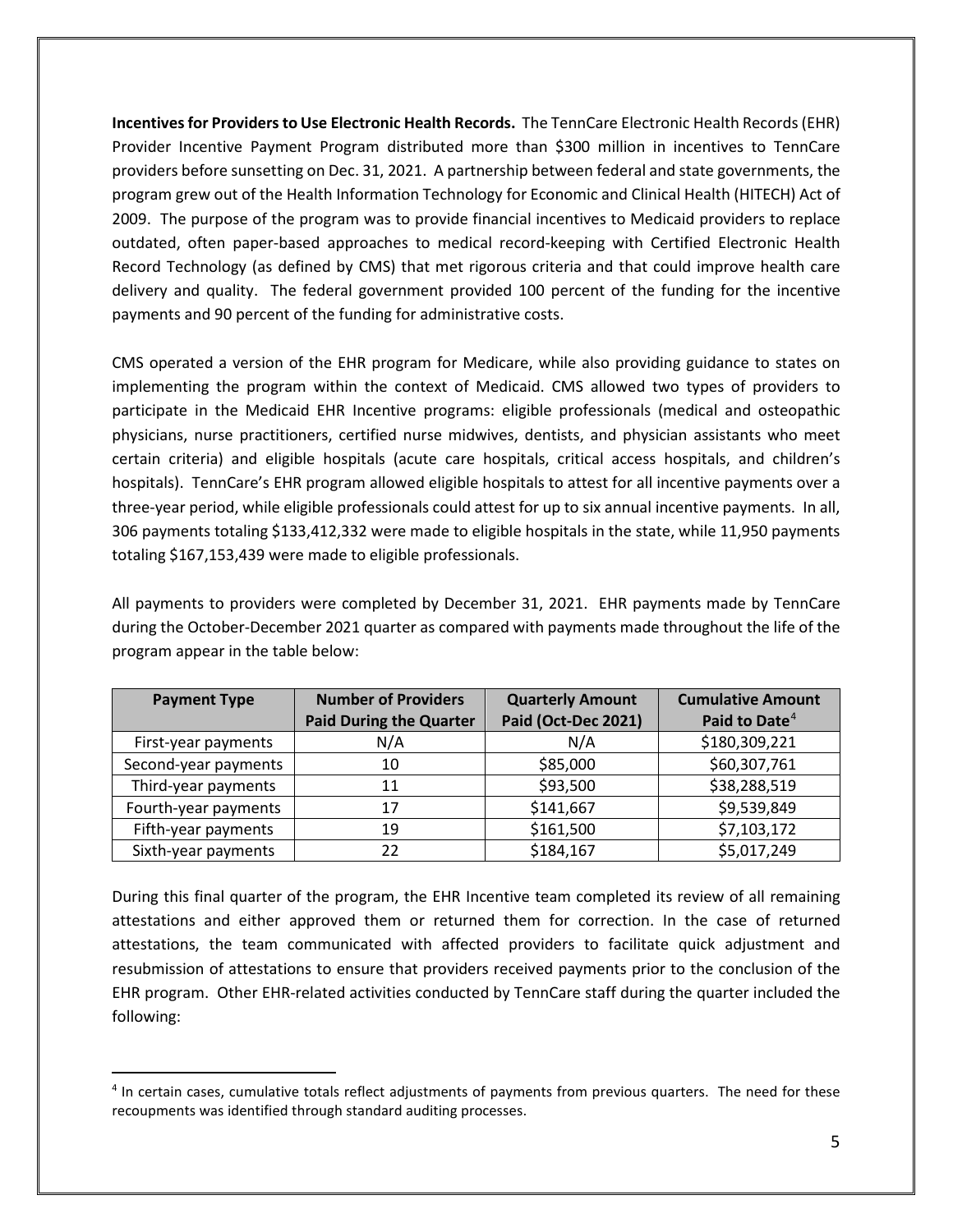- Providing daily technical assistance to providers via email and telephone calls;
- Participation in CMS-led calls regarding the EHR Incentive Program; and
- Monthly newsletters distributed to all registered members of TennCare's EHR ListServ.

The newsletter will continue to be distributed through March 2022 to provide messages and information of interest to those who participated in the program, and TennCare staff will remain available to address questions or concerns shared by providers. Audits of the EHR program will continue to be performed by TennCare (and funded by CMS) through September 30, 2023.

For 11 years, TennCare has worked with eligible professionals and eligible hospitals to advance EHR technology across Tennessee. Of all attestations submitted by providers, 93 percent met the program requirements, and each provider then received the appropriate EHR Provider Incentive Payment. Furthermore, an annual survey of TennCare enrollees confirmed that improvements had been achieved in each area addressed by the program. Participating providers have improved the quality and coordination of health care by making it more accessible, safe, and patient-centered. As a result, providers are now better able to ensure that each Tennessean and family can be engaged as partners in their care and can benefit from having a newfound portability for their personal health records.

*EMCF v. TennCare* **Lawsuit.** In September 2018, Emergency Medical Care Facilities, P.C., filed a complaint for declaratory judgment and injunctive relief against TennCare in Davidson County Chancery Court. The suit relates to a \$50 cap imposed by TennCare on payment for emergency room physician services determined to be non-emergent. The parties filed cross-motions for summary judgment, and, on September 1, 2020, the Chancellor granted summary judgment to EMCF on their claim that the \$50 cap was void. EMCF then voluntarily dismissed their remaining claims pertaining to the determination of payment for the services in question. TennCare filed an appeal, and, on October 7, 2021, the Court of Appeals ruled in TennCare's favor and reversed the trial court's ruling. The Court of Appeals found that the reimbursement limit fell within the internal management exception of a rule and was not subject to rulemaking requirements. EMCF has filed an application for permission to appeal to the Tennessee Supreme Court, and this application was still pending as of the end of the October-December 2021 quarter.

*Erlanger Health System v. TennCare* **Lawsuit.** This declaratory order action was commenced against TennCare regarding the applicability and validity of two TennCare rules that set the reimbursement rates for emergency services provided to TennCare enrollees by non-contract hospitals. TennCare's Commissioner's Designee issued a declaratory order upholding the rules being challenged by Erlanger, and on November 12, 2021, Erlanger filed a Petition for Judicial Review of the declaratory order in Chancery Court.

**Supplemental Payments to Tennessee Hospitals.** The Division of TennCare makes supplemental payments to qualifying Tennessee hospitals each quarter to help offset the costs these facilities incur in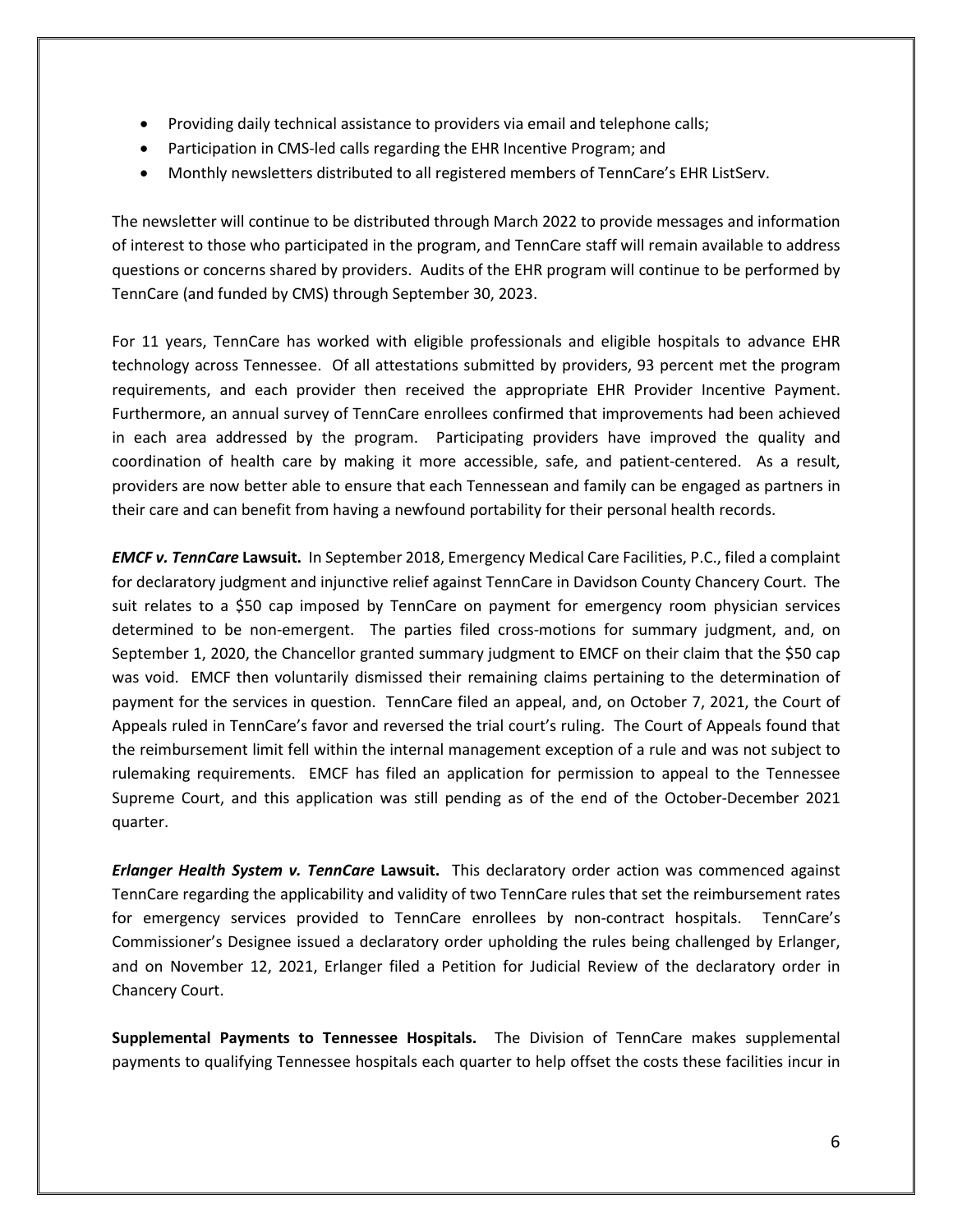providing uncompensated care. The supplemental payments made during the second quarter of State Fiscal Year 2022 are shown in the table below.

|                                                |                         | <b>Second Quarter</b> |
|------------------------------------------------|-------------------------|-----------------------|
|                                                |                         | Payments-             |
| <b>Hospital Name</b>                           | County                  | <b>FY 2022</b>        |
| Methodist Medical Center of Oak Ridge          | Anderson County         | \$119,616             |
| Ridgeview Psychiatric Hospital and Center      | Anderson County         | \$172,132             |
| <b>Behavioral Health of Rocky Top</b>          | <b>Anderson County</b>  | \$2,070               |
| Vanderbilt Bedford Hospital                    | <b>Bedford County</b>   | \$49,933              |
| <b>Blount Memorial Hospital</b>                | <b>Blount County</b>    | \$142,870             |
| Tennova Healthcare - Cleveland                 | <b>Bradley County</b>   | \$143,698             |
| Tennova Healthcare - LaFollette Medical Center | Campbell County         | \$108,901             |
| Ascension Saint Thomas Stones River Hospital   | Cannon County           | \$43,421              |
| <b>Sycamore Shoals Hospital</b>                | <b>Carter County</b>    | \$126,549             |
| <b>Claiborne Medical Center</b>                | <b>Claiborne County</b> | \$40,141              |
| Tennova Healthcare - Newport Medical Center    | Cocke County            | \$151,163             |
| Vanderbilt Tullahoma-Harton Hospital           | Coffee County           | \$81,114              |
| <b>Unity Medical Center</b>                    | Coffee County           | \$108,537             |
| <b>Ascension Saint Thomas Hospital</b>         | Davidson County         | \$449,338             |
| TriStar Skyline Medical Center                 | Davidson County         | \$487,867             |
| Nashville General Hospital                     | Davidson County         | \$352,474             |
| <b>TriStar Centennial Medical Center</b>       | Davidson County         | \$916,898             |
| <b>TriStar Southern Hills Medical Center</b>   | Davidson County         | \$177,161             |
| <b>TriStar Summit Medical Center</b>           | Davidson County         | \$224,121             |
| Vanderbilt Stallworth Rehabilitation Hospital  | Davidson County         | \$29                  |
| Vanderbilt University Medical Center           | Davidson County         | \$5,369,867           |
| <b>Ascension Saint Thomas DeKalb Hospital</b>  | DeKalb County           | \$26,728              |
| <b>TriStar Horizon Medical Center</b>          | Dickson County          | \$192,334             |
| Southern Tennessee Regional Health System -    |                         |                       |
| Winchester                                     | <b>Franklin County</b>  | \$122,949             |
| West Tennessee Healthcare Milan Hospital       | <b>Gibson County</b>    | \$23,085              |
| Southern Tennessee Regional Health System -    |                         |                       |
| Pulaski                                        | <b>Giles County</b>     | \$99,289              |
| Morristown - Hamblen Healthcare System         | <b>Hamblen County</b>   | \$294,526             |
| Erlanger Behavioral Health Hospital            | <b>Hamilton County</b>  | \$110,580             |
| Erlanger Medical Center - Baroness Hospital    | <b>Hamilton County</b>  | \$2,872,818           |
| Parkridge Medical Center                       | <b>Hamilton County</b>  | \$1,371,479           |
| Encompass Health Rehabilitation Hospital of    |                         |                       |
| Chattanooga                                    | <b>Hamilton County</b>  | \$277                 |
| Siskin Hospital for Physical Rehabilitation    | <b>Hamilton County</b>  | \$544                 |
| Hardin Medical Center                          | <b>Hardin County</b>    | \$108,369             |
| Henderson County Community Hospital            | <b>Henderson County</b> | \$17,661              |
| Henry County Medical Center                    | <b>Henry County</b>     | \$207,849             |

#### **Supplemental Hospital Payments for the Quarter**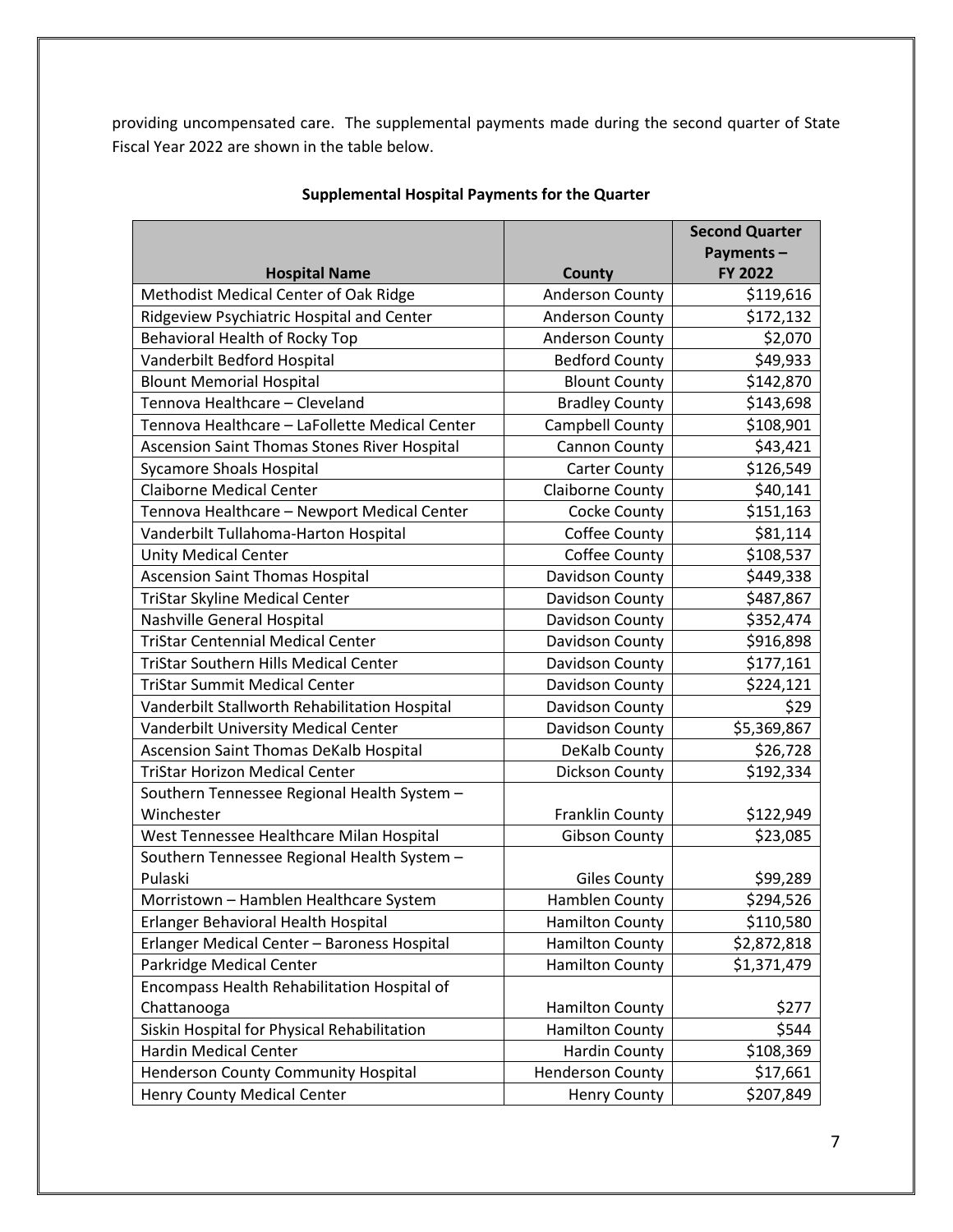|                                                   |                          | <b>Second Quarter</b> |
|---------------------------------------------------|--------------------------|-----------------------|
|                                                   |                          | Payments-             |
| <b>Hospital Name</b>                              | County                   | FY 2022               |
| Tennova Healthcare - Jefferson Memorial Hospital  | Jefferson County         | \$80,074              |
| <b>Parkwest Medical Center</b>                    | <b>Knox County</b>       | \$407,921             |
| Tennova Healthcare - North Knoxville Medical      |                          |                       |
| Center                                            | <b>Knox County</b>       | \$168,065             |
| East Tennessee Children's Hospital                | <b>Knox County</b>       | \$2,405,081           |
| Fort Sanders Regional Medical Center              | <b>Knox County</b>       | \$370,922             |
| University of Tennessee Medical Center            | <b>Knox County</b>       | \$1,509,219           |
| Southern Tennessee Regional Health System -       |                          |                       |
| Lawrenceburg                                      | Lawrence County          | \$74,168              |
| <b>Lincoln Medical Center</b>                     | Lincoln County           | \$212,363             |
| Jackson - Madison County General Hospital         | <b>Madison County</b>    | \$637,612             |
| Pathways of Tennessee                             | <b>Madison County</b>    | \$16,225              |
| West Tennessee Healthcare Rehabilitation          |                          |                       |
| Hospital Jackson                                  | <b>Madison County</b>    | \$343                 |
| Maury Regional Medical Center                     | <b>Maury County</b>      | \$237,986             |
| <b>Pinewood Springs</b>                           | <b>Maury County</b>      | \$32,633              |
| Starr Regional Medical Center - Athens            | <b>McMinn County</b>     | \$198,928             |
| <b>Sweetwater Hospital Association</b>            | Monroe County            | \$196,944             |
| Tennova Healthcare - Clarksville                  | <b>Montgomery County</b> | \$204,360             |
| Baptist Memorial Hospital - Union City            | <b>Obion County</b>      | \$172,196             |
| Livingston Regional Hospital                      | <b>Overton County</b>    | \$59,474              |
| Cookeville Regional Medical Center                | <b>Putnam County</b>     | \$225,660             |
| Roane Medical Center                              | Roane County             | \$108,127             |
| <b>TriStar NorthCrest Medical Center</b>          | <b>Robertson County</b>  | \$147,642             |
| Ascension Saint Thomas Rutherford Hospital        | <b>Rutherford County</b> | \$308,715             |
| <b>TriStar StoneCrest Medical Center</b>          | <b>Rutherford County</b> | \$239,017             |
| <b>TrustPoint Hospital</b>                        | <b>Rutherford County</b> | \$204,294             |
| <b>LeConte Medical Center</b>                     | Sevier County            | \$162,843             |
| <b>Baptist Memorial Restorative Care Hospital</b> | <b>Shelby County</b>     | \$541                 |
| Baptist Memorial Hospital – Memphis               | <b>Shelby County</b>     | \$1,030,245           |
| <b>Methodist University Hospital</b>              | <b>Shelby County</b>     | \$1,312,792           |
| Crestwyn Behavioral Health                        | Shelby County            | \$152,458             |
| Delta Specialty Hospital                          | Shelby County            | \$297,904             |
| Encompass Health Rehabilitation Hospital of North |                          |                       |
| Memphis                                           | <b>Shelby County</b>     | \$493                 |
| Encompass Health Rehabilitation Hospital of       |                          |                       |
| Memphis                                           | <b>Shelby County</b>     | \$955                 |
| Le Bonheur Children's Hospital                    | Shelby County            | \$4,744,919           |
| Regional One Health                               | <b>Shelby County</b>     | \$2,774,708           |
| Regional One Health Extended Care Hospital        | Shelby County            | \$216                 |
| Saint Francis Hospital                            | Shelby County            | \$298,778             |
| Saint Francis Hospital - Bartlett                 | <b>Shelby County</b>     | \$102,407             |
| Saint Jude Children's Research Hospital           | Shelby County            | \$745,923             |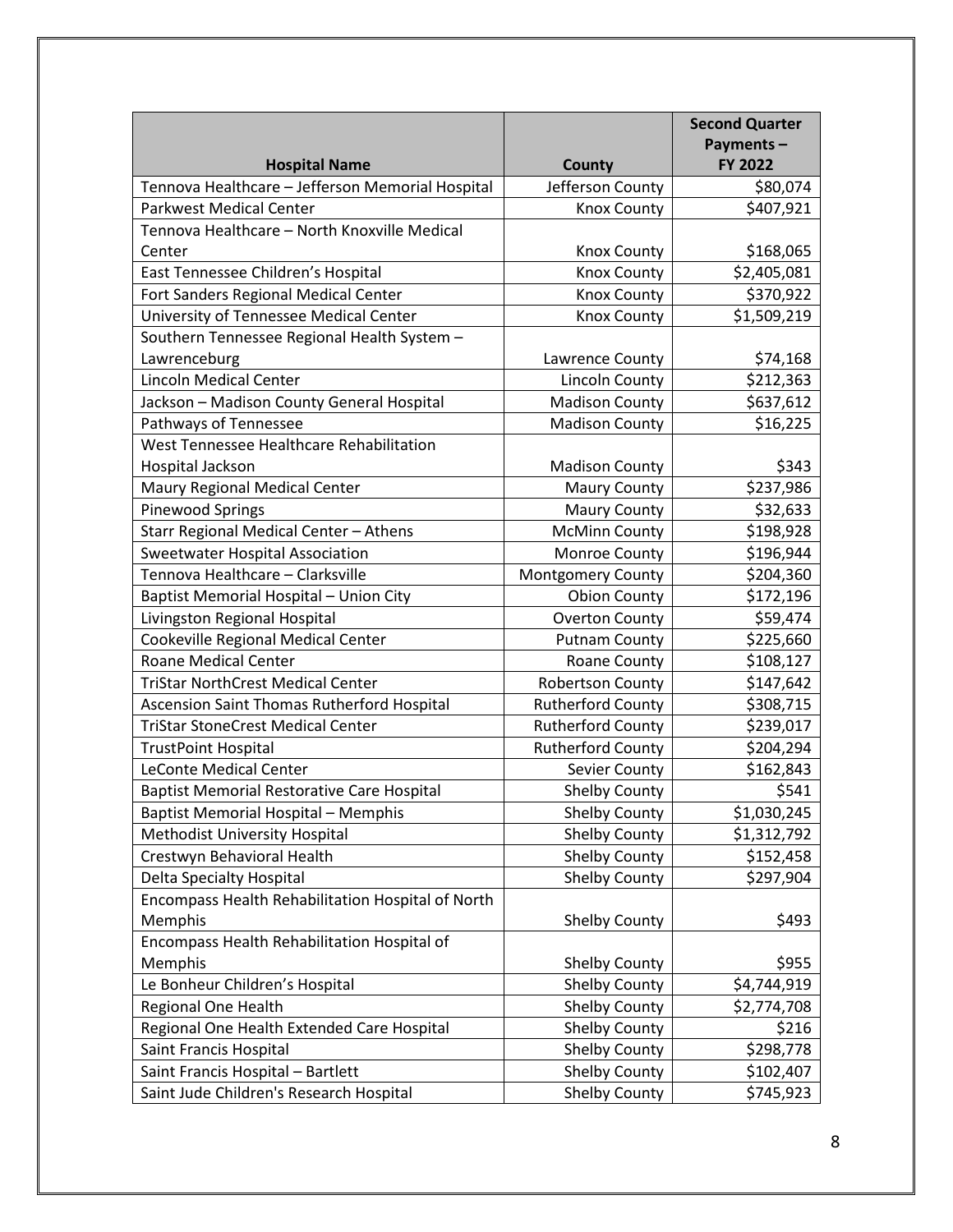|                                                  |                          | <b>Second Quarter</b> |
|--------------------------------------------------|--------------------------|-----------------------|
|                                                  |                          | Payments-             |
| <b>Hospital Name</b>                             | County                   | <b>FY 2022</b>        |
| <b>Bristol Regional Medical Center</b>           | <b>Sullivan County</b>   | \$199,245             |
| Creekside Behavioral Health                      | <b>Sullivan County</b>   | \$57,188              |
| Encompass Health Rehabilitation Hospital of      |                          |                       |
| Kingsport                                        | <b>Sullivan County</b>   | \$409                 |
| Holston Valley Medical Center                    | <b>Sullivan County</b>   | \$235,283             |
| Indian Path Community Hospital                   | <b>Sullivan County</b>   | \$100,062             |
| TriStar Hendersonville Medical Center            | <b>Sumner County</b>     | \$194,290             |
| Sumner Regional Medical Center                   | <b>Sumner County</b>     | \$134,461             |
| Baptist Memorial Hospital - Tipton               | <b>Tipton County</b>     | \$124,284             |
| Ascension Saint Thomas River Park Hospital       | <b>Warren County</b>     | \$143,260             |
| Johnson City Medical Center                      | <b>Washington County</b> | \$1,945,914           |
| Franklin Woods Community Hospital                | <b>Washington County</b> | \$163,923             |
| Quillen Rehabilitation Hospital                  | <b>Washington County</b> | \$270                 |
| <b>Wayne Medical Center</b>                      | <b>Wayne County</b>      | \$22,702              |
| West Tennessee Healthcare Volunteer Hospital     | <b>Weakley County</b>    | \$94,761              |
| <b>Ascension Saint Thomas Highlands Hospital</b> | <b>White County</b>      | \$58,734              |
| <b>Williamson Medical Center</b>                 | <b>Williamson County</b> | \$79,670              |
| Vanderbilt Wilson County Hospital                | <b>Wilson County</b>     | \$329,291             |
| <b>TOTAL</b>                                     |                          | \$38,443,286          |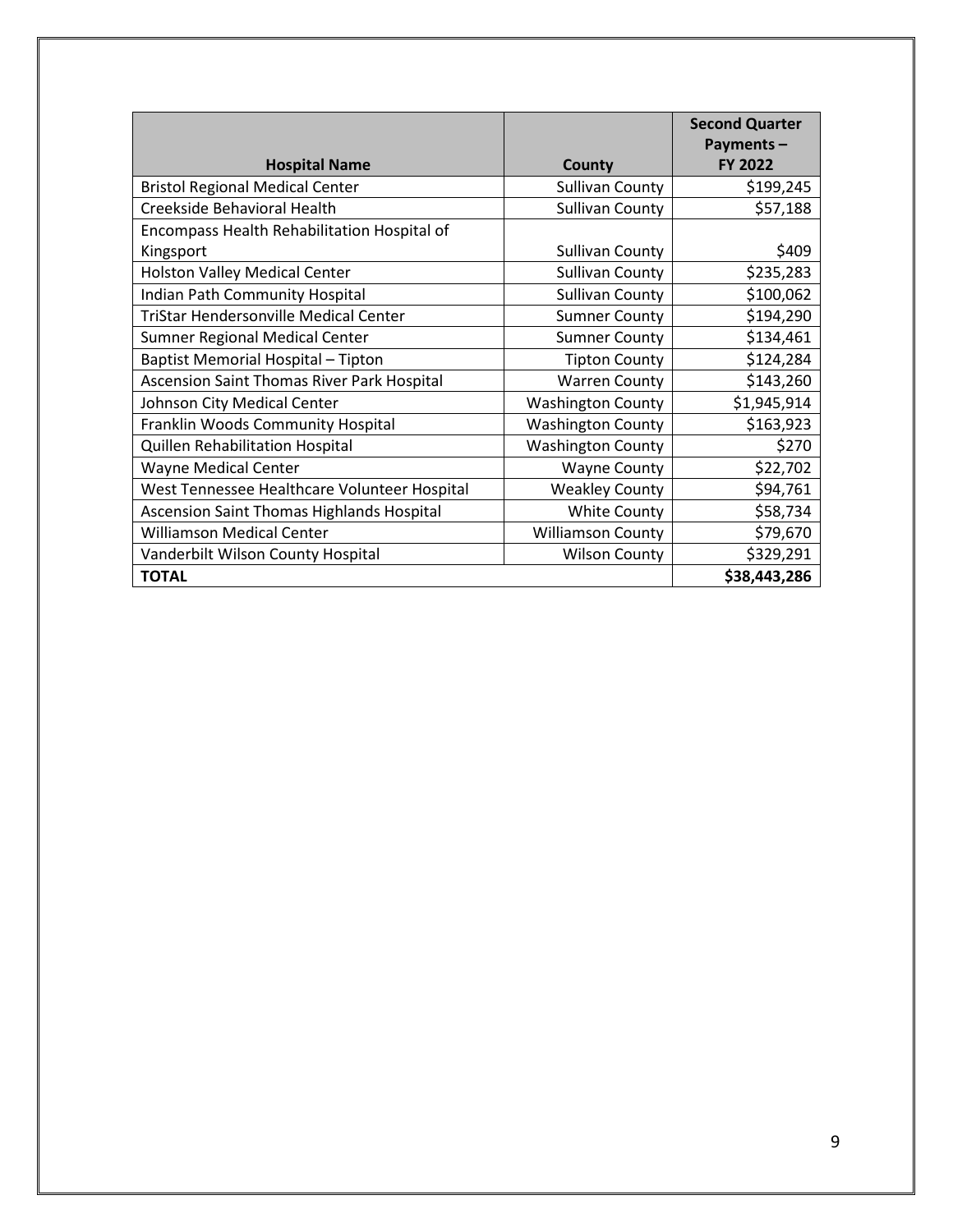### **Number of Recipients on TennCare and Costs to the State**

During the month of December 2021, there were 1,618,676 Medicaid eligibles and 21,564 Demonstration eligibles enrolled in TennCare, for a total of 1,640,240 persons.

Estimates of TennCare spending for the second quarter of State Fiscal Year 2022 are summarized in the table below.

| <b>Spending Category</b> | Second Quarter FY 2022* |
|--------------------------|-------------------------|
| MCO services**           | \$1,556,907,600         |
| Dental services          | \$37,041,500            |
| Pharmacy services        | \$349,358,100           |
| Medicare "clawback"***   | \$53,447,600            |

*\*These figures are cash basis as of December 31 and are unaudited.*

*\*\*This figure includes Integrated Managed Care MCO expenditures.*

*\*\*\*The Medicare Part D clawback is money that states are required to pay to the federal government to help offset costs the federal government incurs by covering the prescription benefit for enrollees who have both Medicare and Medicaid.*

## **Viability of Managed Care Contractors (MCCs) in the TennCare Program**

**Claims payment analysis.** TennCare's prompt pay requirements may be summarized as shown below.

| <b>Entity</b>      | <b>Standard</b>                                                      | <b>Authority</b>     |
|--------------------|----------------------------------------------------------------------|----------------------|
| <b>MCOs</b>        | 90% of clean claims for payment for services delivered to            | TennCare contract    |
| services other)    | TennCare enrollees are processed and, if appropriate, paid           | and in accordance    |
| than CHOICES       | within 30 calendar days of the receipt of such claims.               | with T.C.A. § 56-32- |
| and ECF            |                                                                      | 126(b)               |
| <b>CHOICES</b> )   | 99.5% of all provider claims are processed, and, if                  |                      |
|                    | appropriate, paid within 60 calendar days of receipt.                |                      |
| <b>MCOs</b>        | 90% of clean electronically submitted Nursing Facility and           | TennCare contract    |
| (CHOICES and       | applicable Home and Community Based Services claims <sup>5</sup> are |                      |
| <b>ECF CHOICES</b> | processed and paid within 14 calendar days of receipt.               |                      |
| services)          |                                                                      |                      |
|                    | 99.5% of clean electronically submitted Nursing Facility and         |                      |
|                    | applicable Home and Community Based Services claims <sup>6</sup> are |                      |
|                    | processed and paid within 21 calendar days of receipt.               |                      |

<span id="page-9-1"></span><span id="page-9-0"></span><sup>5</sup> Excludes Personal Emergency Response Systems (PERS), assistive technology, minor home modifications, and pest control claims. Claims for delivery of these services are handled like general MCO claims.  $6$  Ibid.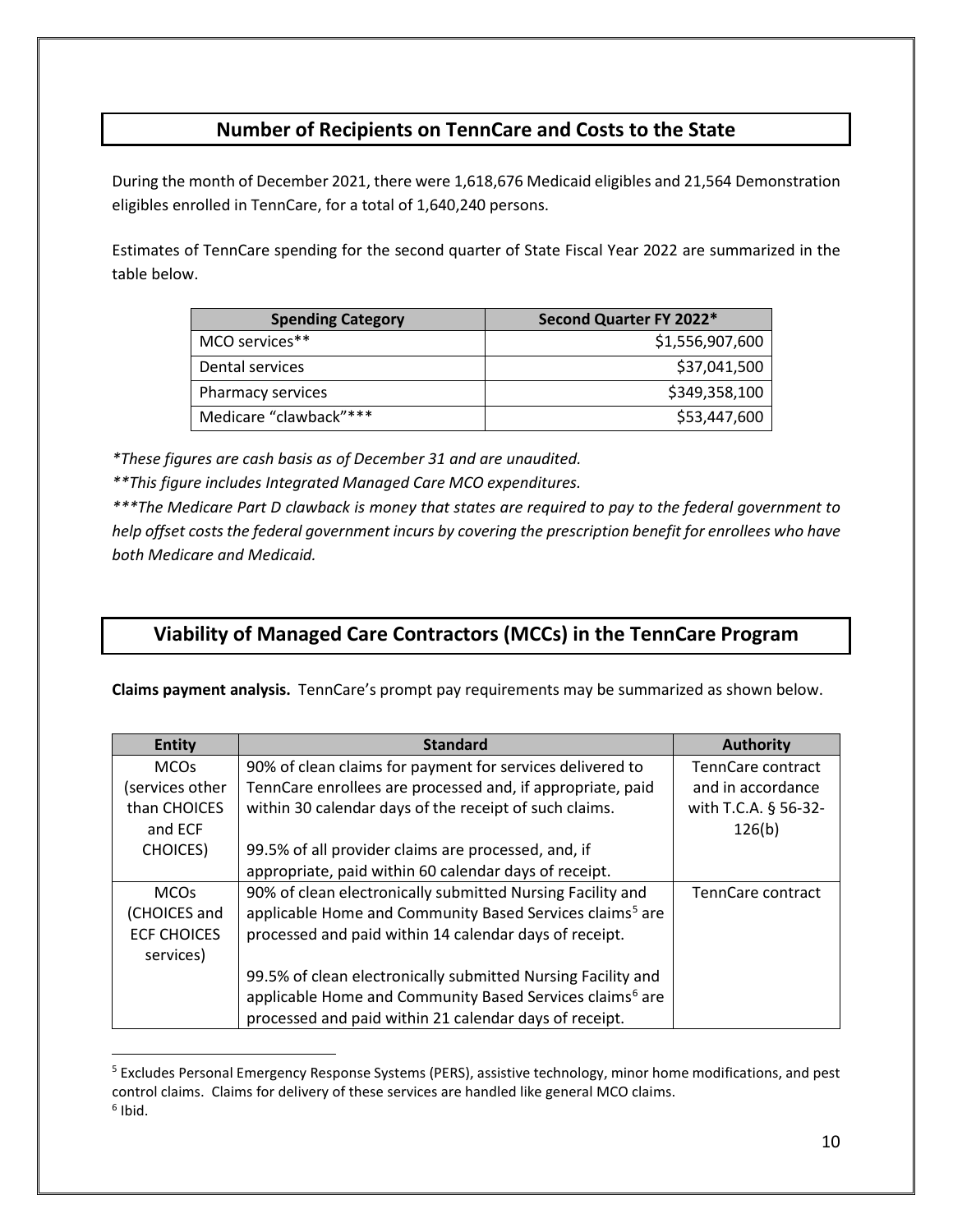| <b>Entity</b>          | <b>Standard</b>                                             | <b>Authority</b>     |
|------------------------|-------------------------------------------------------------|----------------------|
| <b>Dental Benefits</b> | 90% of clean claims for payment for services delivered to   | TennCare contract    |
| Manager                | TennCare enrollees are processed, and, if appropriate, paid | and in accordance    |
| (DBM)                  | within 30 calendar days of the receipt of such claims.      | with T.C.A. § 56-32- |
|                        |                                                             | 126(b)               |
|                        | 99.5% of all provider claims are processed, and, if         |                      |
|                        | appropriate, paid within 60 calendar days of receipt.       |                      |
| Pharmacy               | 100% of all clean claims submitted by pharmacy providers    | TennCare contract    |
| <b>Benefits</b>        | are paid within 15 calendar days of receipt.                |                      |
| Manager                |                                                             |                      |
| (PBM)                  |                                                             |                      |

The MCOs, the DBM, and the PBM are required to submit monthly claims data files of all TennCare claims processed to the Tennessee Department of Commerce and Insurance (TDCI) for verification of statutory and contractual prompt pay compliance. The plans are required to separate their claims data by claims processor (e.g., MCO, vision benefits manager, etc.). Furthermore, the MCOs are required to identify separately non-emergency transportation (NEMT) claims in the data files. Finally, the MCOs are required to submit separate claims data files representing a subset of electronically submitted Nursing Facility and applicable Home and Community Based Services claims for CHOICES and ECF CHOICES enrollees. TDCI then performs an analysis and reports the results of the prompt pay analyses by NEMT and CHOICES and ECF CHOICES claim types, by claims processor, and by total claims processed for the month.

If an MCO does not comply with the prompt pay requirements based on the total claims processed in a month, TDCI has the statutory authority to levy an administrative penalty of \$10,000 for each month of non-compliance after the first instance of non-compliance was reported to the plan. The Division of TennCare may also assess liquidated damages pursuant to the terms of the TennCare Contract. If the DBM and PBM do not meet their contractual prompt pay requirements, only TennCare may assess applicable liquidated damages against these entities.

**Net worth and company action level requirements.** According to Tennessee's "Health Maintenance Organization Act of 1986" statute (T.C.A. § 56-32-101 *et seq.*), the minimum net worth requirement for each TennCare MCO is calculated based on premium revenue reported on the National Association of Insurance Commissioners (NAIC) Annual Financial Statement for the most recent calendar year, as well as any TennCare payments made to the MCO that are not reported as premium revenue.

During the October-December 2021 quarter, the MCOs submitted their NAIC Third Quarter 2021 Financial Statements. As of September 30, 2021, TennCare MCOs reported net worth as indicated in the table below.<sup>[7](#page-10-0)</sup>

<span id="page-10-0"></span> $<sup>7</sup>$  The "Net Worth Requirement" and "Reported Net Worth" figures in the table are based on the MCOs' company-</sup> wide operations, not merely their TennCare operations.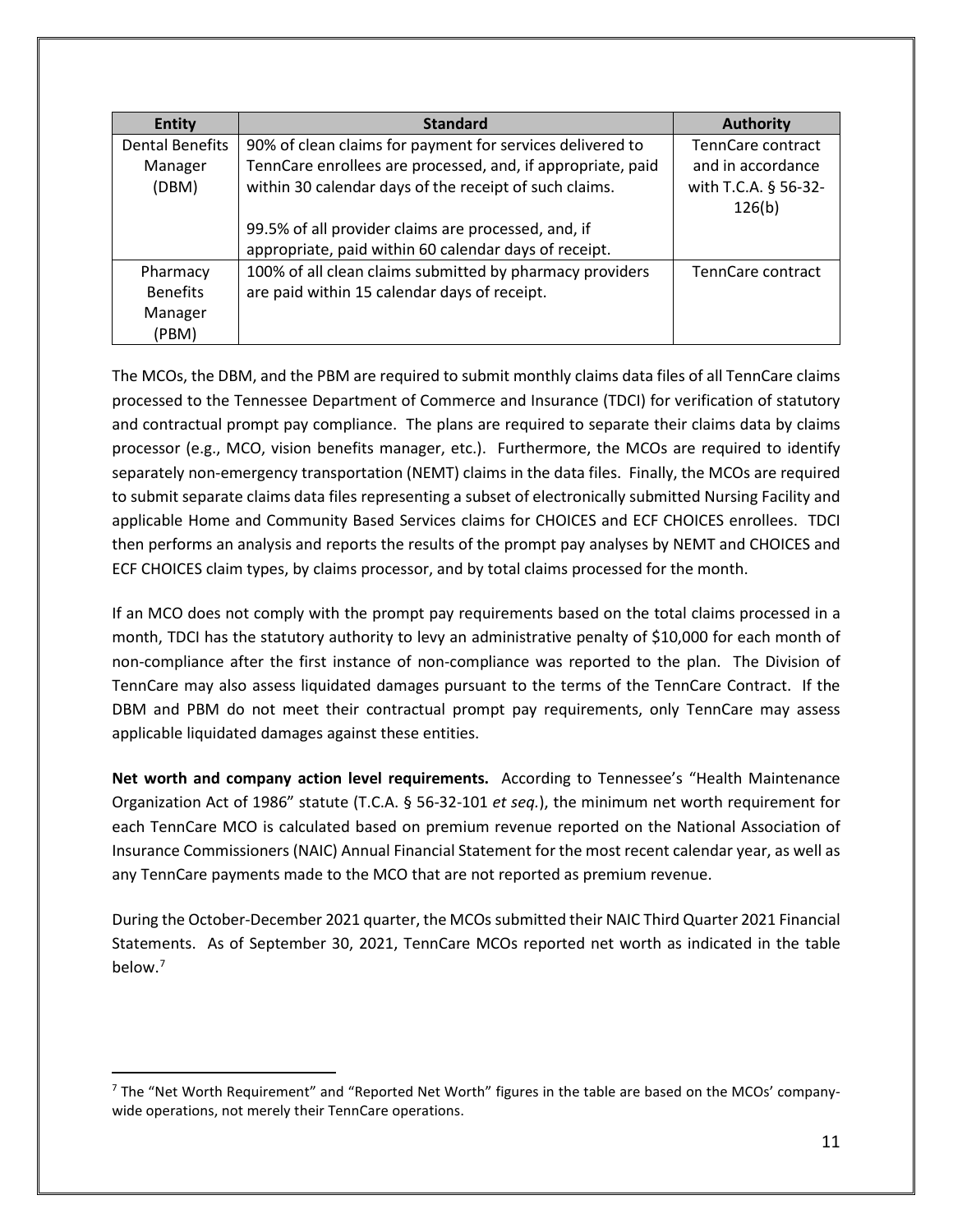| <b>MCO</b>                            | <b>Net Worth</b>   | Reported         | Excess/       |
|---------------------------------------|--------------------|------------------|---------------|
|                                       | <b>Requirement</b> | <b>Net Worth</b> | (Deficiency)  |
| Amerigroup Tennessee                  | \$38,720,932       | \$362,442,119    | \$323,721,187 |
| UnitedHealthcare Plan of the River    | \$58,718,194       | \$532,082,053    | \$473,363,859 |
| Valley (UnitedHealthcare Community    |                    |                  |               |
| Plan)                                 |                    |                  |               |
| Volunteer State Health Plan (BlueCare | \$59,296,934       | \$609,321,355    | \$550,024,421 |
| & TennCare Select)                    |                    |                  |               |

During the October-December 2021 quarter, the MCOs were also required to comply with Tennessee's "Risk-Based Capital for Health Organizations" statute (T.C.A. § 56-46-201 *et seq.*). Risk-based capital (RBC) involves a method of calculating the minimum amount of capital necessary for a health entity to support its overall business operations depending on its size and risk profile. A health entity with a higher amount of risk is required to hold a higher amount of capital. The RBC statute gives TDCI the authority and mandate to use preventive and corrective measures that vary depending on the amount of capital deficiency indicated by the RBC calculations. A "Company Action Level" deficiency (defined at T.C.A. § 56- 46-203(a)) would require the submission of a plan to correct the entity's capital deficiency.

All TennCare MCOs met their minimum net worth requirements and Company Action Level requirements as of September 30, 2021.

#### **Success of Fraud Detection and Prevention**

The mission of the Tennessee Office of Inspector General (OIG) is to identify, investigate, prosecute, and arrest persons who commit fraud or abuse against the TennCare program and to recoup money owed to the State of Tennessee.The OIG receives case information from a variety of sources, including local law enforcement, the Division of TennCare, Health Related Boards, the Department of Human Services (DHS), other State agencies, health care providers, MCCs, and the general public via the OIG website, fax, written correspondence, and phone calls to the OIG hotline. Cases adjudicated during a particular fiscal year may have no relationship to dates of arrest during the same year. Selected statistics for the second quarter of Fiscal Year 2022 furnished for this report by the OIG are as follows:

| <b>Fraud and Abuse Allegations</b>                           | <b>Second Quarter FY 2022</b> |
|--------------------------------------------------------------|-------------------------------|
| <b>Fraud Allegations</b>                                     | 307                           |
| Abuse Allegations*                                           | 409                           |
| <b>Arrest/Conviction/Judicial Diversion</b><br><b>Totals</b> | <b>Second Quarter FY 2022</b> |
| Arrests                                                      | 11                            |
| Convictions                                                  |                               |
| <b>Judicial Diversions</b>                                   | 8                             |

*\* Abuse cases may be referred to the appropriate Managed Care Contractor (MCC), the Division of TennCare, or DHS for further review/action.*